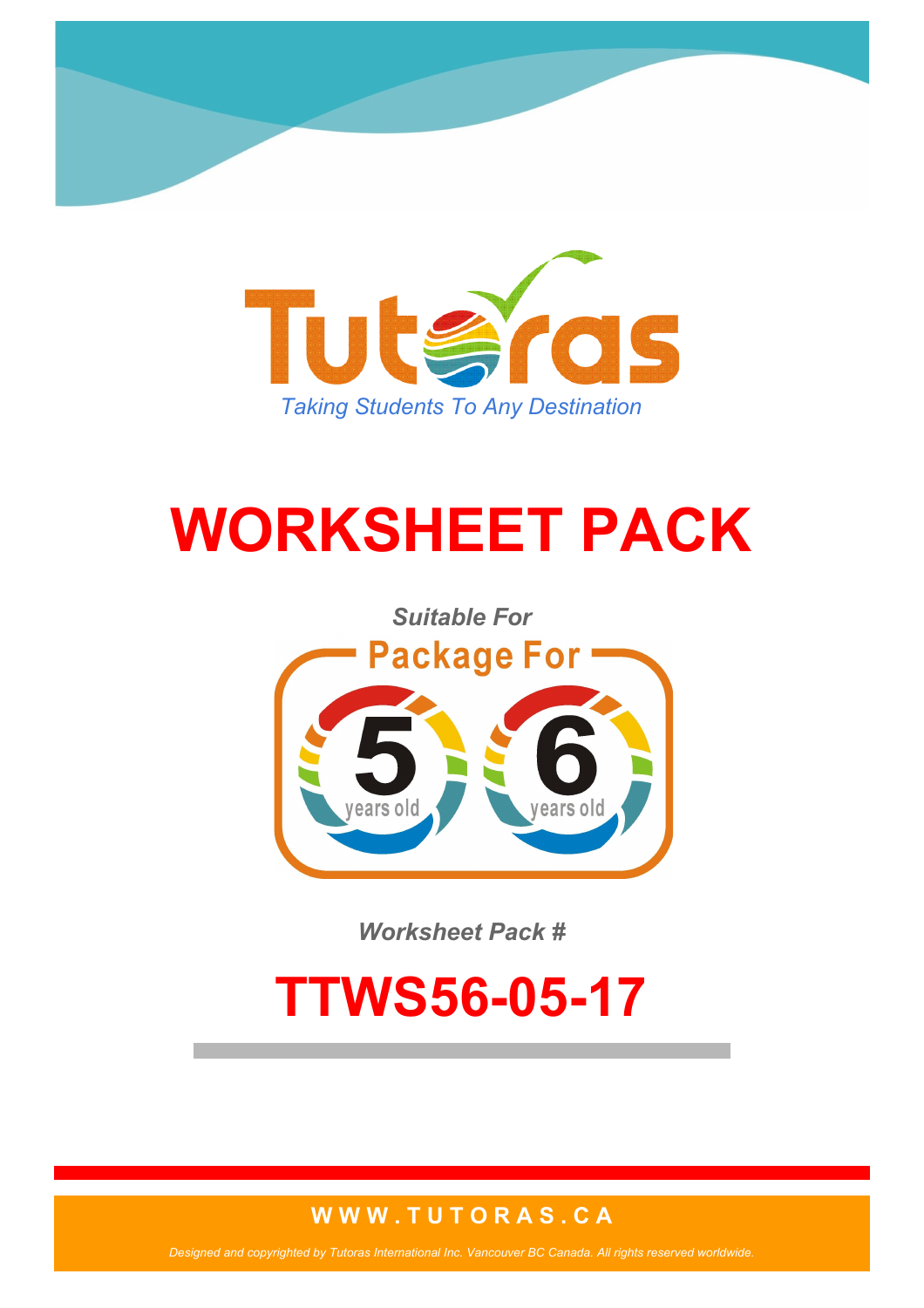

### **STARTING LETTER**

**Write 3 examples for each starting letter.**

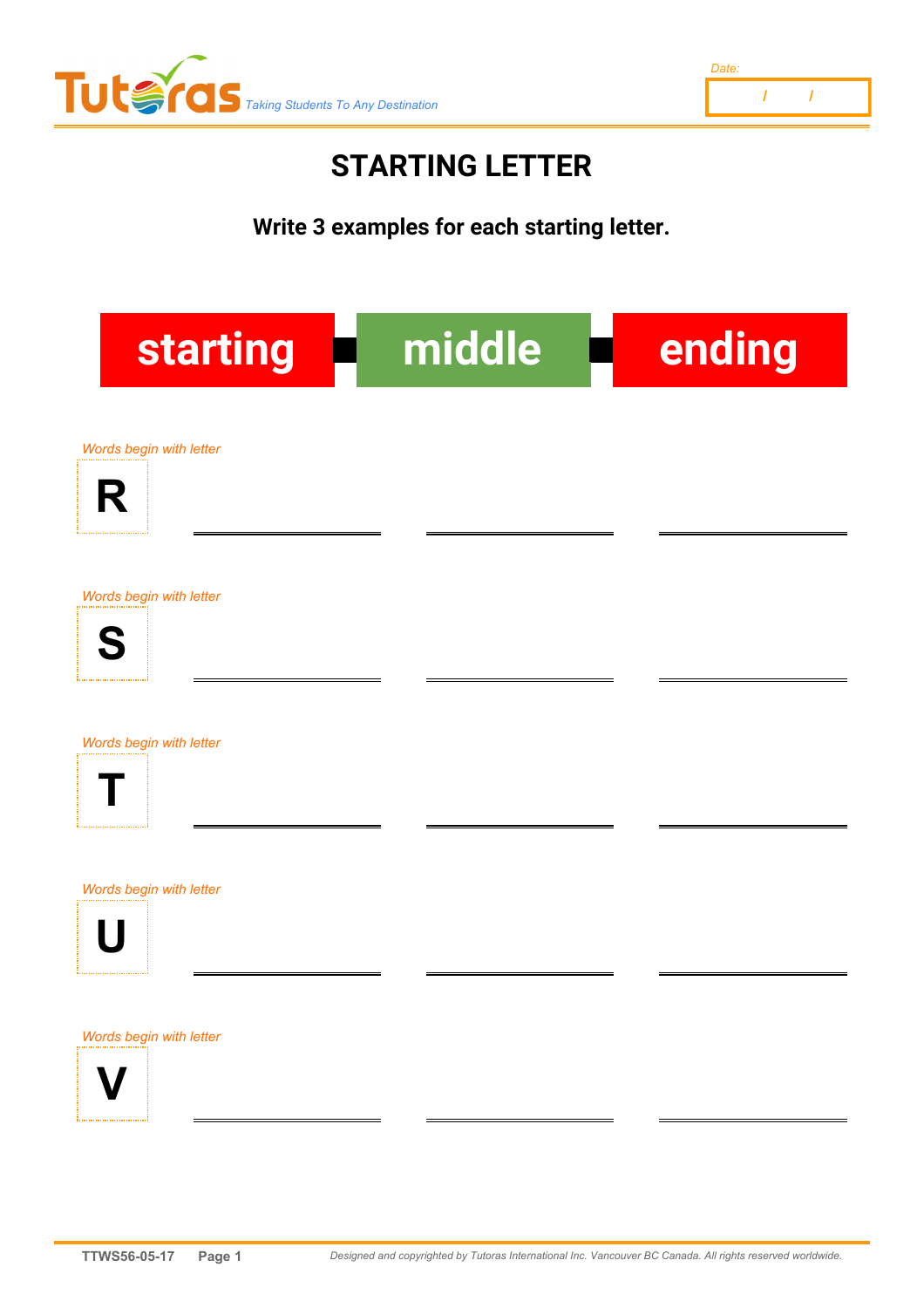



## **WHAT DO YOU SEE IN THIS PICTURE?**



*Write six things that you can see in this picture.*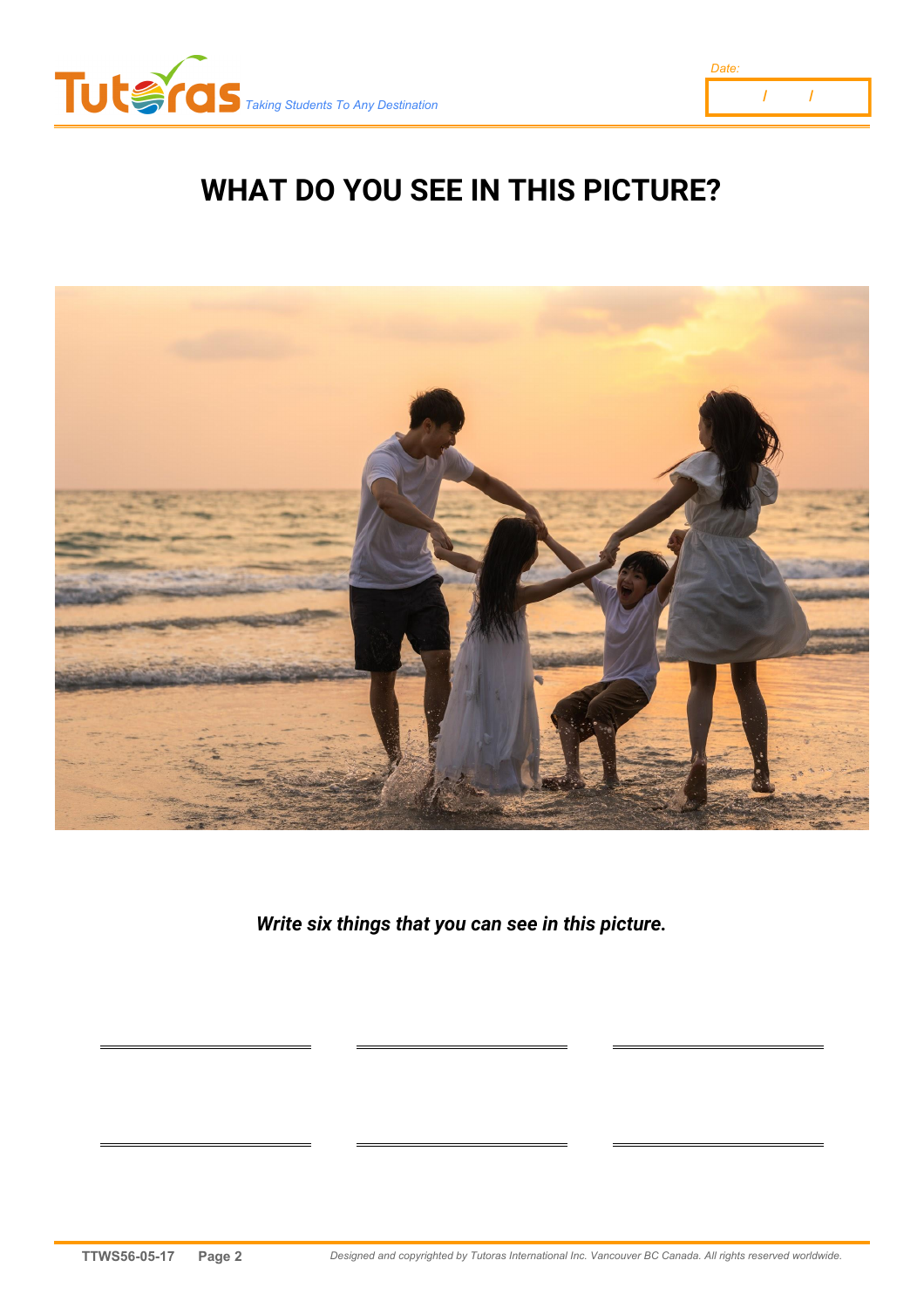

**COMPLETE THE TASK**

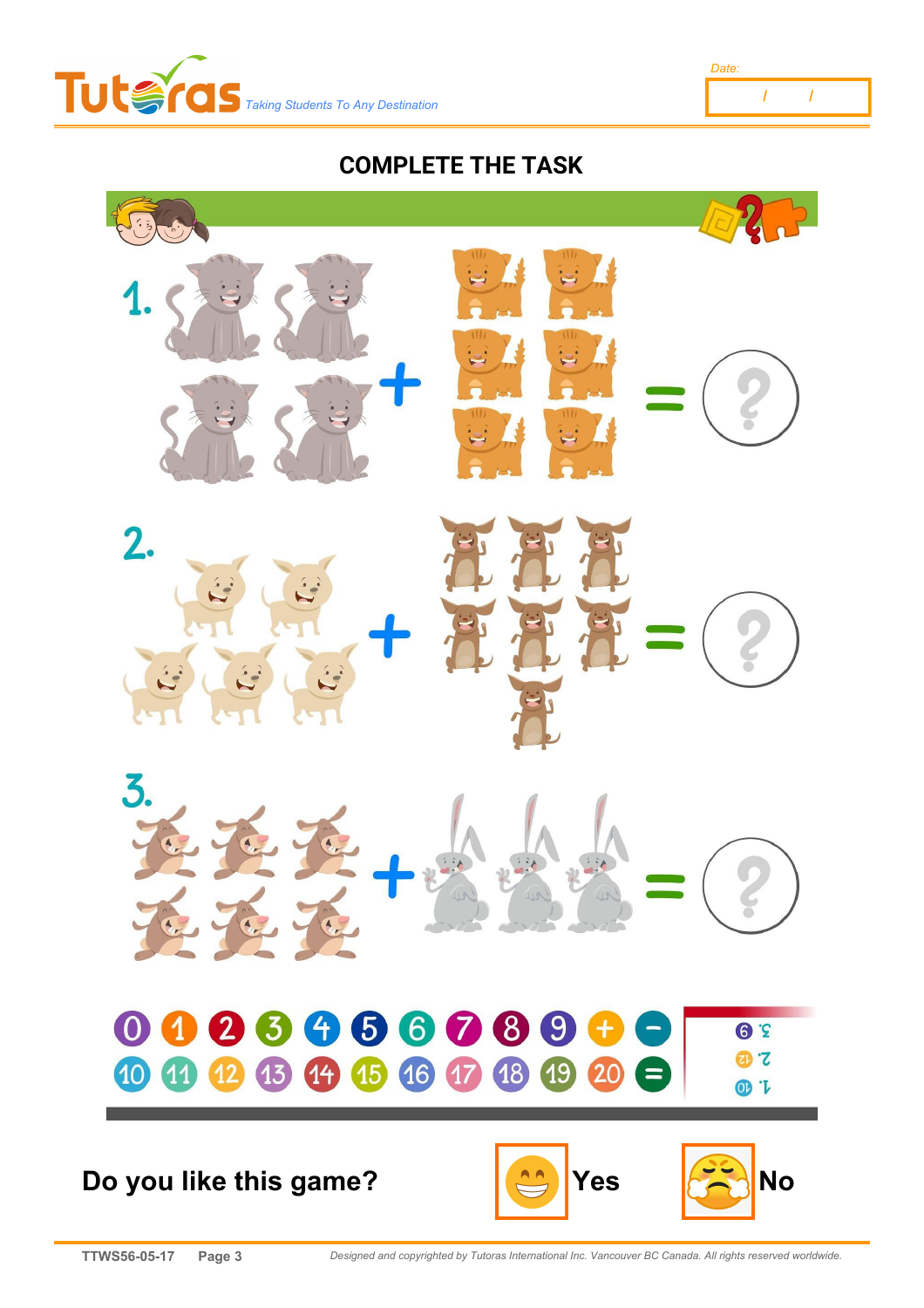

| Date: |  |  |
|-------|--|--|
|       |  |  |

#### **CVC SOUND COMBINATION**

**Read these sound combiantions out loud.**

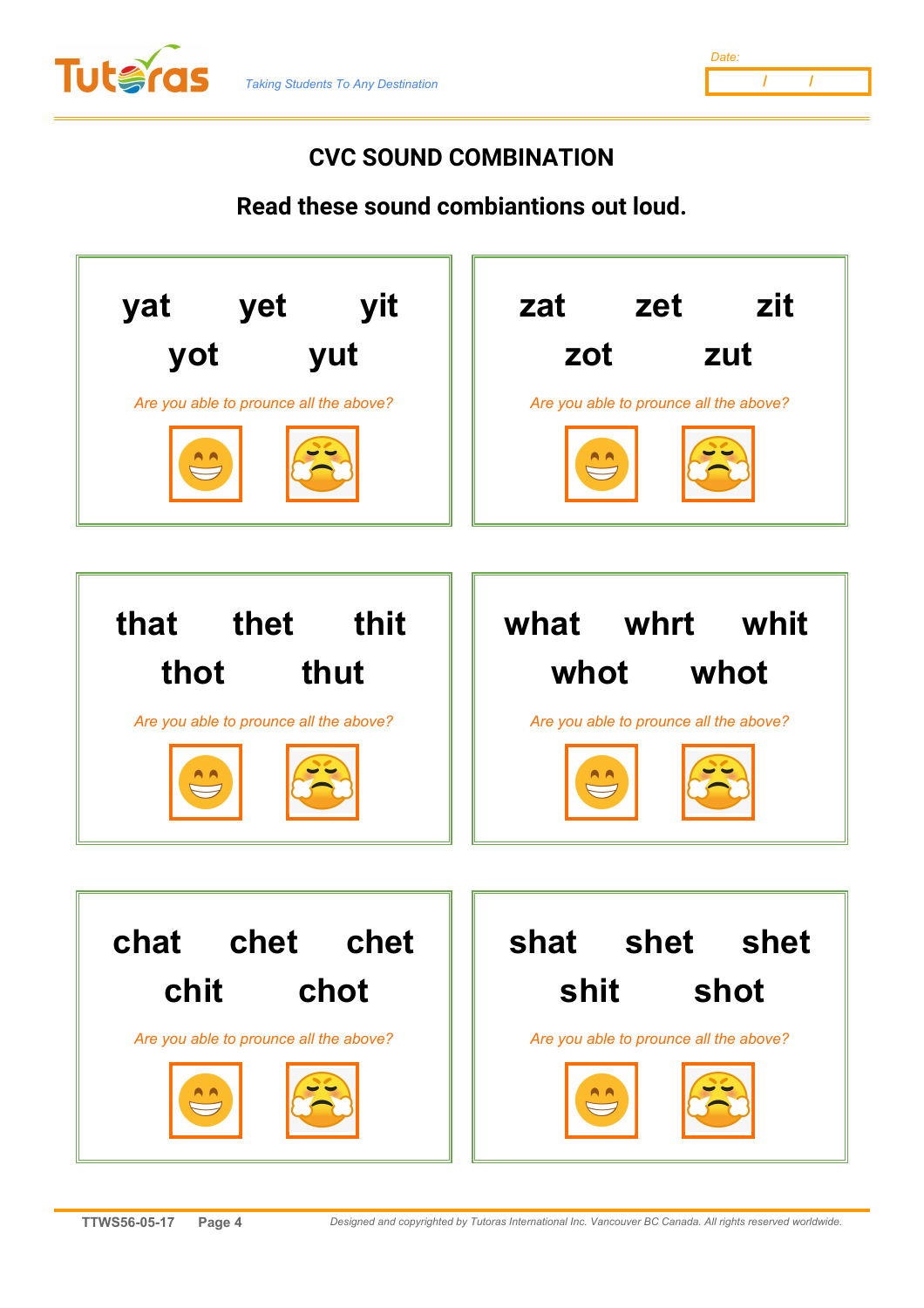



#### **COMPLETE THE TASK**